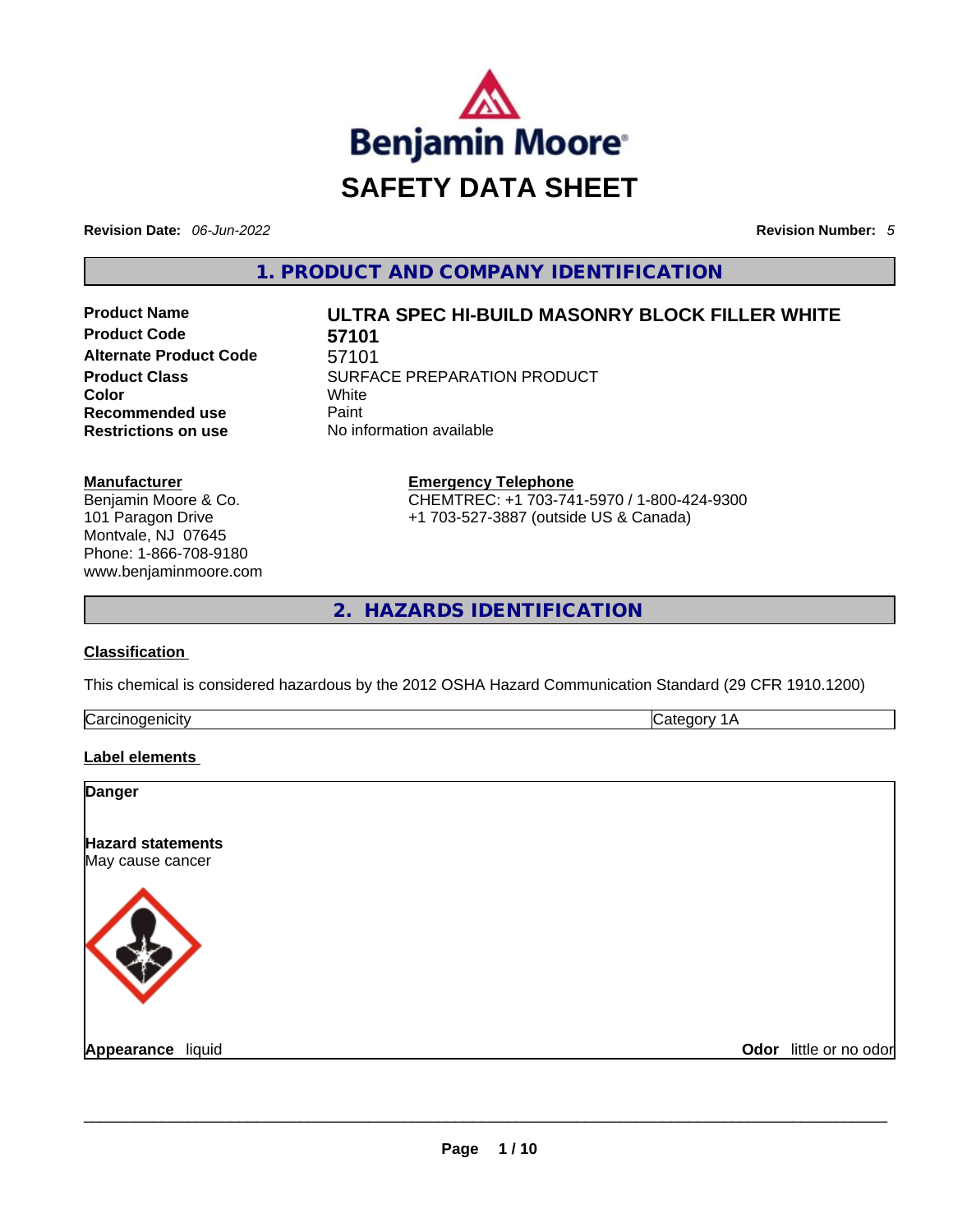# **Precautionary Statements - Prevention**

Obtain special instructions before use Do not handle until all safety precautions have been read and understood Use personal protective equipment as required

## **Precautionary Statements - Response**

IF exposed or concerned: Get medical advice/attention

# **Precautionary Statements - Storage**

Store locked up

#### **Precautionary Statements - Disposal**

Dispose of contents/container to an approved waste disposal plant

# **Hazards not otherwise classified (HNOC)**

Not applicable

# **Other information**

No information available

 **WARNING:** This product contains isothiazolinone compounds at levels of <0.1%. These substances are biocides commonly found in most paints and a variety of personal care products as a preservative. Certain individuals may be sensitive or allergic to these substances, even at low levels.

# **3. COMPOSITION INFORMATION ON COMPONENTS**

| <b>Chemical name</b> | <b>CAS No.</b> | Weight-%    |
|----------------------|----------------|-------------|
| Limestone            | 1317-65-3      | $35 - 40$   |
| Kaolin               | 1332-58-7      | $10 - 15$   |
| Silica, mica         | 12001-26-2     | $5 - 10$    |
| Titanium dioxide     | 13463-67-7     | $-5$        |
| Propylene glycol     | $57-55-6$      | - 5         |
| Silica, crystalline  | 14808-60-7     | $0.1 - 0.5$ |

|                       | 4. FIRST AID MEASURES                                                                                    |
|-----------------------|----------------------------------------------------------------------------------------------------------|
| <b>General Advice</b> | No hazards which require special first aid measures.                                                     |
| <b>Eye Contact</b>    | Rinse thoroughly with plenty of water for at least 15 minutes and consult a<br>physician.                |
| <b>Skin Contact</b>   | Wash off immediately with soap and plenty of water while removing all<br>contaminated clothes and shoes. |
| <b>Inhalation</b>     | Move to fresh air. If symptoms persist, call a physician.                                                |
| Ingestion             | Clean mouth with water and afterwards drink plenty of water. Consult a physician<br>if necessary.        |
| <b>Most Important</b> | None known.                                                                                              |
|                       |                                                                                                          |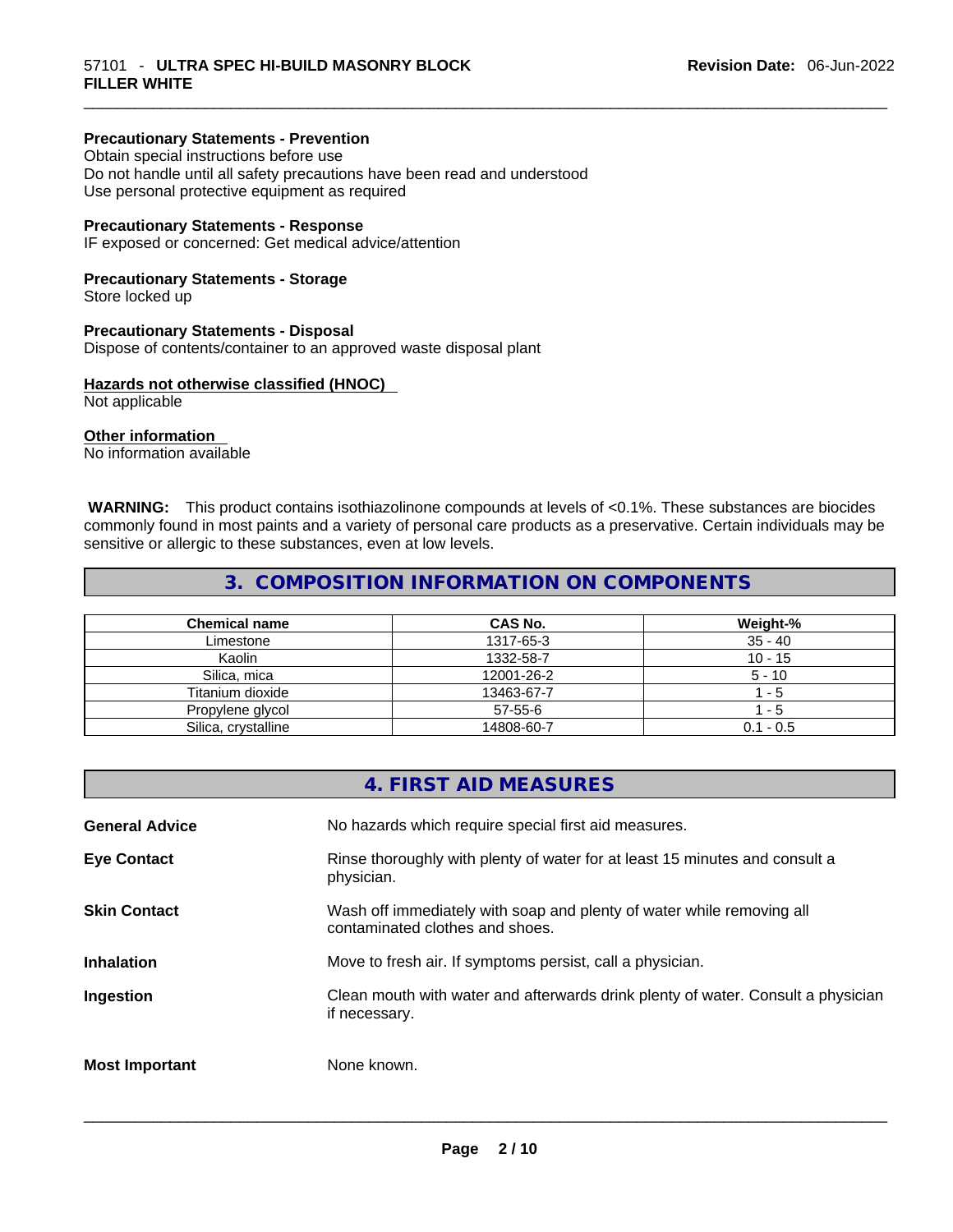| <b>Symptoms/Effects</b>                                                           |                                                                                                                                              |
|-----------------------------------------------------------------------------------|----------------------------------------------------------------------------------------------------------------------------------------------|
| Treat symptomatically.<br><b>Notes To Physician</b>                               |                                                                                                                                              |
|                                                                                   | 5. FIRE-FIGHTING MEASURES                                                                                                                    |
| <b>Suitable Extinguishing Media</b>                                               | Use extinguishing measures that are appropriate to local<br>circumstances and the surrounding environment.                                   |
| Protective equipment and precautions for firefighters                             | As in any fire, wear self-contained breathing apparatus<br>pressure-demand, MSHA/NIOSH (approved or equivalent)<br>and full protective gear. |
| <b>Specific Hazards Arising From The Chemical</b>                                 | Closed containers may rupture if exposed to fire or<br>extreme heat.                                                                         |
| <b>Sensitivity to mechanical impact</b>                                           | No                                                                                                                                           |
| Sensitivity to static discharge                                                   | No                                                                                                                                           |
| <b>Flash Point Data</b><br>Flash point (°F)<br>Flash Point (°C)<br><b>Method</b>  | Not applicable<br>Not applicable<br>Not applicable                                                                                           |
| <b>Flammability Limits In Air</b>                                                 |                                                                                                                                              |
| Lower flammability limit:<br><b>Upper flammability limit:</b>                     | Not applicable<br>Not applicable                                                                                                             |
| Flammability: 0<br>Health: 1<br>NFPA                                              | <b>Instability: 0</b><br><b>Special: Not Applicable</b>                                                                                      |
| <b>NFPA Legend</b><br>0 - Not Hazardous<br>1 - Slightly<br>2 - Moderate<br>? ⊔iah |                                                                                                                                              |

- 3 High
- 4 Severe

*The ratings assigned are only suggested ratings, the contractor/employer has ultimate responsibilities for NFPA ratings where this system is used.* 

*Additional information regarding the NFPA rating system is available from the National Fire Protection Agency (NFPA) at www.nfpa.org.* 

# **6. ACCIDENTAL RELEASE MEASURES**

| <b>Personal Precautions</b>      | Avoid contact with skin, eyes and clothing. Ensure adequate ventilation.                             |
|----------------------------------|------------------------------------------------------------------------------------------------------|
| <b>Other Information</b>         | Prevent further leakage or spillage if safe to do so.                                                |
| <b>Environmental precautions</b> | See Section 12 for additional Ecological Information.                                                |
| <b>Methods for Cleaning Up</b>   | Soak up with inert absorbent material. Sweep up and shovel into suitable<br>containers for disposal. |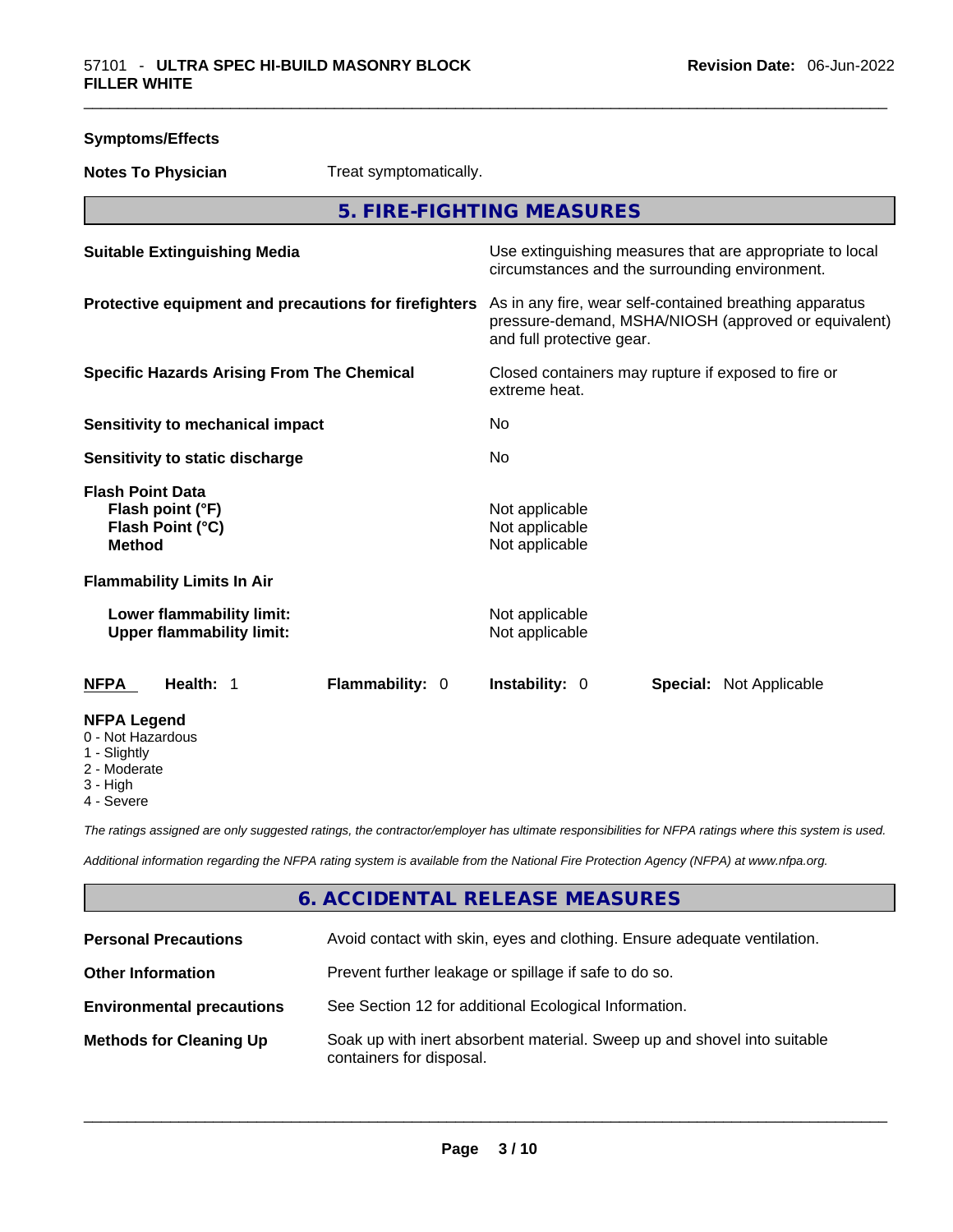|                               | 7. HANDLING AND STORAGE                                                                                                                                                          |
|-------------------------------|----------------------------------------------------------------------------------------------------------------------------------------------------------------------------------|
| <b>Handling</b>               | Avoid contact with skin, eyes and clothing. Avoid breathing vapors, spray mists or<br>sanding dust. In case of insufficient ventilation, wear suitable respiratory<br>equipment. |
| <b>Storage</b>                | Keep container tightly closed. Keep out of the reach of children.                                                                                                                |
| <b>Incompatible Materials</b> | No information available                                                                                                                                                         |

# **8. EXPOSURE CONTROLS/PERSONAL PROTECTION**

# **Exposure Limits**

| <b>Chemical name</b> | <b>ACGIH TLV</b>                               | <b>OSHA PEL</b>                                   |
|----------------------|------------------------------------------------|---------------------------------------------------|
| Limestone            | N/E                                            | 15 mg/m <sup>3</sup> - TWA                        |
|                      |                                                | $5 \text{ mg/m}^3$ - TWA                          |
| Kaolin               | TWA: 2 mg/m <sup>3</sup> particulate matter    | 15 mg/m $3$ - TWA                                 |
|                      | containing no asbestos and <1%                 | $5 \text{ mg/m}^3$ - TWA                          |
|                      | crystalline silica, respirable particulate     |                                                   |
|                      | matter                                         |                                                   |
| Silica, mica         | TWA: $3 \text{ mg/m}^3$ respirable particulate | 20 mppcf - TWA                                    |
|                      | matter                                         |                                                   |
| Titanium dioxide     | TWA: $10 \text{ mg/m}^3$                       | 15 mg/m $3$ - TWA                                 |
| Silica, crystalline  | TWA: $0.025$ mg/m <sup>3</sup> respirable      | 50 µg/m <sup>3</sup> - TWA Respirable crystalline |
|                      | particulate matter                             | silica 50 $\mu$ g/m <sup>3</sup> - TWA            |
|                      |                                                |                                                   |

# **Legend**

ACGIH - American Conference of Governmental Industrial Hygienists Exposure Limits OSHA - Occupational Safety & Health Administration Exposure Limits N/E - Not Established

**Engineering Measures** Ensure adequate ventilation, especially in confined areas.

# **Personal Protective Equipment**

| <b>Eye/Face Protection</b>    | Safety glasses with side-shields.                                        |
|-------------------------------|--------------------------------------------------------------------------|
| <b>Skin Protection</b>        | Protective gloves and impervious clothing.                               |
| <b>Respiratory Protection</b> | In case of insufficient ventilation wear suitable respiratory equipment. |
|                               |                                                                          |

**Hygiene Measures** Avoid contact with skin, eyes and clothing. Remove and wash contaminated clothing before re-use. Wash thoroughly after handling.

# **9. PHYSICAL AND CHEMICAL PROPERTIES**

**Appearance** liquid **Odor Odor Odor Odor Odor Odor** *little or no odor little or no odor little or no odor* **Density (lbs/gal)** 13.8 - 14.2 **Specific Gravity** 1.65 - 1.70

**Odor Threshold** No information available **pH**<br>
Viscosity (cps) **phenomenal contract of the US** No information available<br>
No information available **Viscosity (cps)** <br> **Viscosity (cps)** <br> **Solubility(ies)** <br> **Solubility(ies)** <br> **No** information available **Solubility(ies)** No information available \_\_\_\_\_\_\_\_\_\_\_\_\_\_\_\_\_\_\_\_\_\_\_\_\_\_\_\_\_\_\_\_\_\_\_\_\_\_\_\_\_\_\_\_\_\_\_\_\_\_\_\_\_\_\_\_\_\_\_\_\_\_\_\_\_\_\_\_\_\_\_\_\_\_\_\_\_\_\_\_\_\_\_\_\_\_\_\_\_\_\_\_\_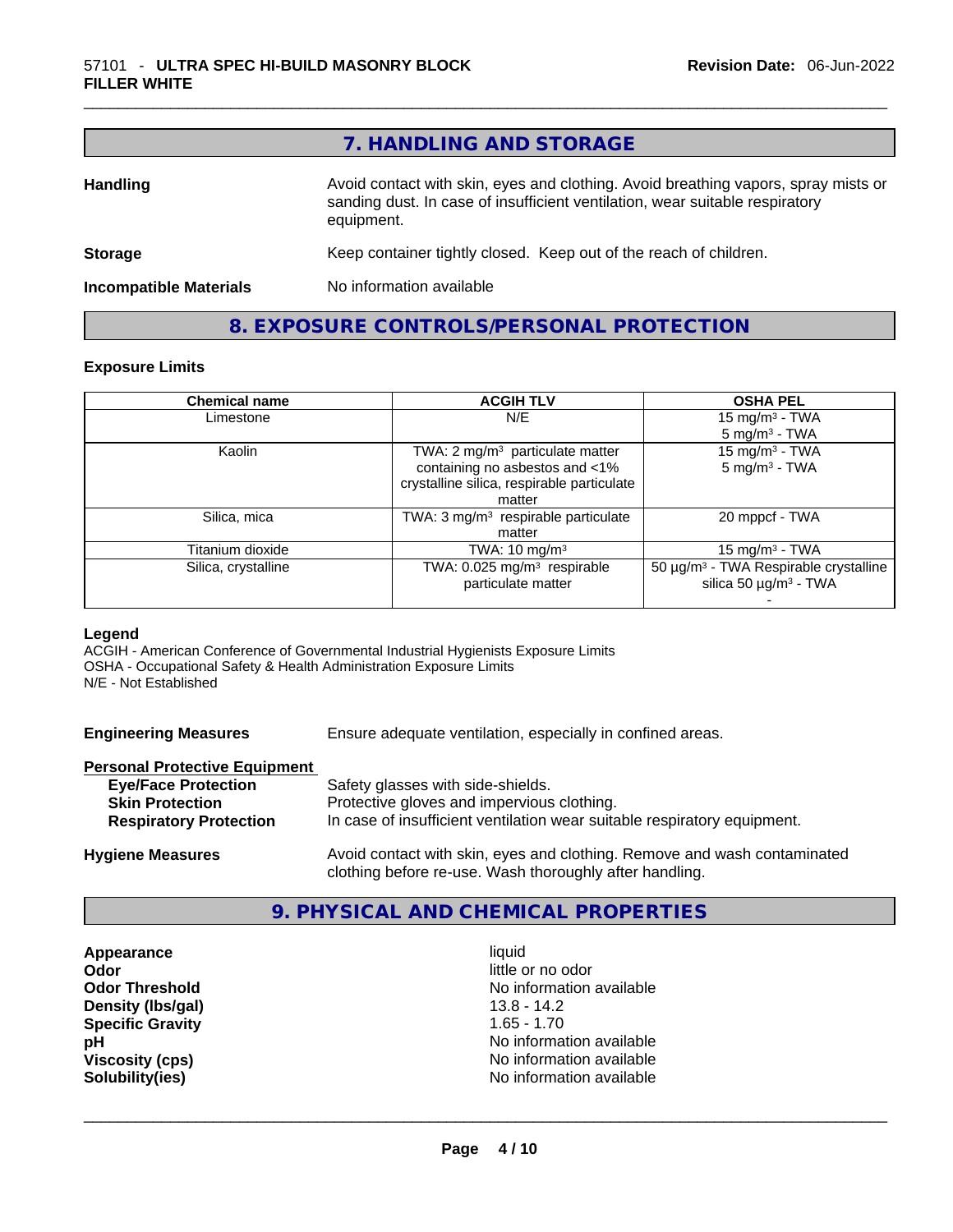**Water solubility Water solubility No information available Evaporation Rate Note 2008 No information available Note 2008 No information available Vapor pressure**  No information available **Vapor pressure No information available Vapor density No information available No information available Wt. % Solids** 65 - 75 **Vol. % Solids** 50 - 60 Wt. % Volatiles **Vol. % Volatiles** 40 - 50 **VOC Regulatory Limit (g/L)** < 100 **Boiling Point (°F)** 212 **Boiling Point (°C)** 100<br> **Preezing point (°F)** 32 **Freezing point (°F) Freezing Point (°C)** 0 **Flash point (°F)**<br> **Flash Point (°C)**<br> **Flash Point (°C)**<br> **C Flash Point (°C) Method Not applicable Not applicable Flammability (solid, gas)** Not applicable<br>
Upper flammability limit:<br>
Not applicable<br>
Not applicable **Upper flammability limit: Lower flammability limit:**<br> **Autoianition Temperature (°F)** Not applicable Not applicable not a Not applicable **Autoignition Temperature (°F)**<br> **Autoignition Temperature (°C)** No information available **Autoignition Temperature (°C) Decomposition Temperature (°F)** No information available **Decomposition Temperature (°C)**<br> **Partition coefficient**<br> **Partition coefficient**<br> **No** information available

**No information available** 

# **10. STABILITY AND REACTIVITY**

| <b>Reactivity</b>                         | Not Applicable                           |
|-------------------------------------------|------------------------------------------|
| <b>Chemical Stability</b>                 | Stable under normal conditions.          |
| <b>Conditions to avoid</b>                | Prevent from freezing.                   |
| <b>Incompatible Materials</b>             | No materials to be especially mentioned. |
| <b>Hazardous Decomposition Products</b>   | None under normal use.                   |
| <b>Possibility of hazardous reactions</b> | None under normal conditions of use.     |

# **11. TOXICOLOGICAL INFORMATION**

# **Product Information**

# **Information on likely routes of exposure**

**Principal Routes of Exposure** Eye contact, skin contact and inhalation.

**Acute Toxicity** 

# **Product Information** No information available \_\_\_\_\_\_\_\_\_\_\_\_\_\_\_\_\_\_\_\_\_\_\_\_\_\_\_\_\_\_\_\_\_\_\_\_\_\_\_\_\_\_\_\_\_\_\_\_\_\_\_\_\_\_\_\_\_\_\_\_\_\_\_\_\_\_\_\_\_\_\_\_\_\_\_\_\_\_\_\_\_\_\_\_\_\_\_\_\_\_\_\_\_ **Symptoms related** to the physical, chemical and toxicological characteristics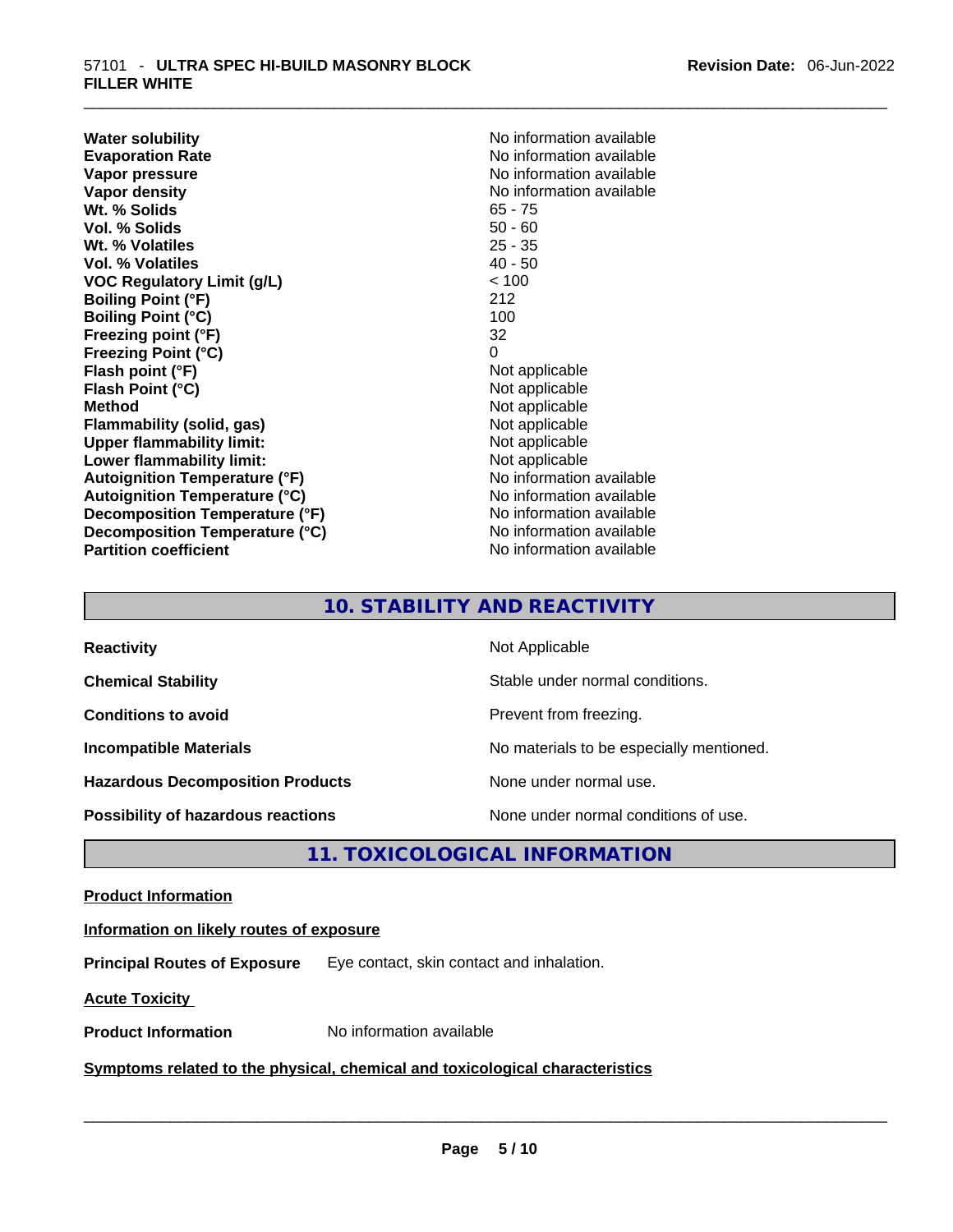| Symptoms |
|----------|
|----------|

**Symptoms** No information available

# **Delayed and immediate effects as well as chronic effects from short and long-term exposure**

| Eye contact                     | May cause slight irritation.                                                      |
|---------------------------------|-----------------------------------------------------------------------------------|
| <b>Skin contact</b>             | Substance may cause slight skin irritation. Prolonged or repeated contact may dry |
|                                 | skin and cause irritation.                                                        |
| <b>Inhalation</b>               | May cause irritation of respiratory tract.                                        |
| Ingestion                       | Ingestion may cause gastrointestinal irritation, nausea, vomiting and diarrhea.   |
| <b>Sensitization</b>            | No information available                                                          |
| <b>Neurological Effects</b>     | No information available.                                                         |
| <b>Mutagenic Effects</b>        | No information available.                                                         |
| <b>Reproductive Effects</b>     | No information available.                                                         |
| <b>Developmental Effects</b>    | No information available.                                                         |
| <b>Target organ effects</b>     | No information available.                                                         |
| <b>STOT - single exposure</b>   | No information available.                                                         |
| <b>STOT - repeated exposure</b> | Causes damage to organs through prolonged or repeated exposure if inhaled.        |
| Other adverse effects           | No information available.                                                         |
| <b>Aspiration Hazard</b>        | No information available                                                          |
|                                 |                                                                                   |

# **Numerical measures of toxicity**

# **The following values are calculated based on chapter 3.1 of the GHS document**

| ATEmix (oral)          | 414843 mg/kg  |
|------------------------|---------------|
| <b>ATEmix (dermal)</b> | 1777055 mg/kg |

# **Component Information**

| Chemical name                     | Oral LD50            | Dermal LD50              | Inhalation LC50 |
|-----------------------------------|----------------------|--------------------------|-----------------|
| Kaolin<br>1332-58-7               | $>$ 5000 mg/kg (Rat) | $>$ 5000 mg/kg (Rat)     |                 |
| Titanium dioxide<br>13463-67-7    | > 10000 mg/kg (Rat)  |                          |                 |
| Propylene glycol<br>$57 - 55 - 6$ | $= 20$ g/kg (Rat)    | $= 20800$ mg/kg (Rabbit) |                 |

# **Chronic Toxicity**

# **Carcinogenicity**

*The information below indicates whether each agency has listed any ingredient as a carcinogen:.* 

| <b>Chemical name</b> | <b>IARC</b>          | <b>NTP</b>  | <b>OSHA</b> |
|----------------------|----------------------|-------------|-------------|
|                      | 2B - Possible Human  |             | Listed      |
| Titanium dioxide     | Carcinogen           |             |             |
|                      | 1 - Human Carcinogen | Known Human | Listed      |
| Silica, crystalline  |                      | Carcinogen  |             |

• Crystalline Silica has been determined to be carcinogenic to humans by IARC (1) when in respirable form. Risk of cancer depends on duration and level of inhalation exposure to spray mist or dust from sanding the dried paint.

• Although IARC has classified titanium dioxide as possibly carcinogenic to humans (2B), their summary concludes: "No significant exposure to titanium dioxide is thought to occur during the use of products in which titanium dioxide is bound to other materials, such as paint." \_\_\_\_\_\_\_\_\_\_\_\_\_\_\_\_\_\_\_\_\_\_\_\_\_\_\_\_\_\_\_\_\_\_\_\_\_\_\_\_\_\_\_\_\_\_\_\_\_\_\_\_\_\_\_\_\_\_\_\_\_\_\_\_\_\_\_\_\_\_\_\_\_\_\_\_\_\_\_\_\_\_\_\_\_\_\_\_\_\_\_\_\_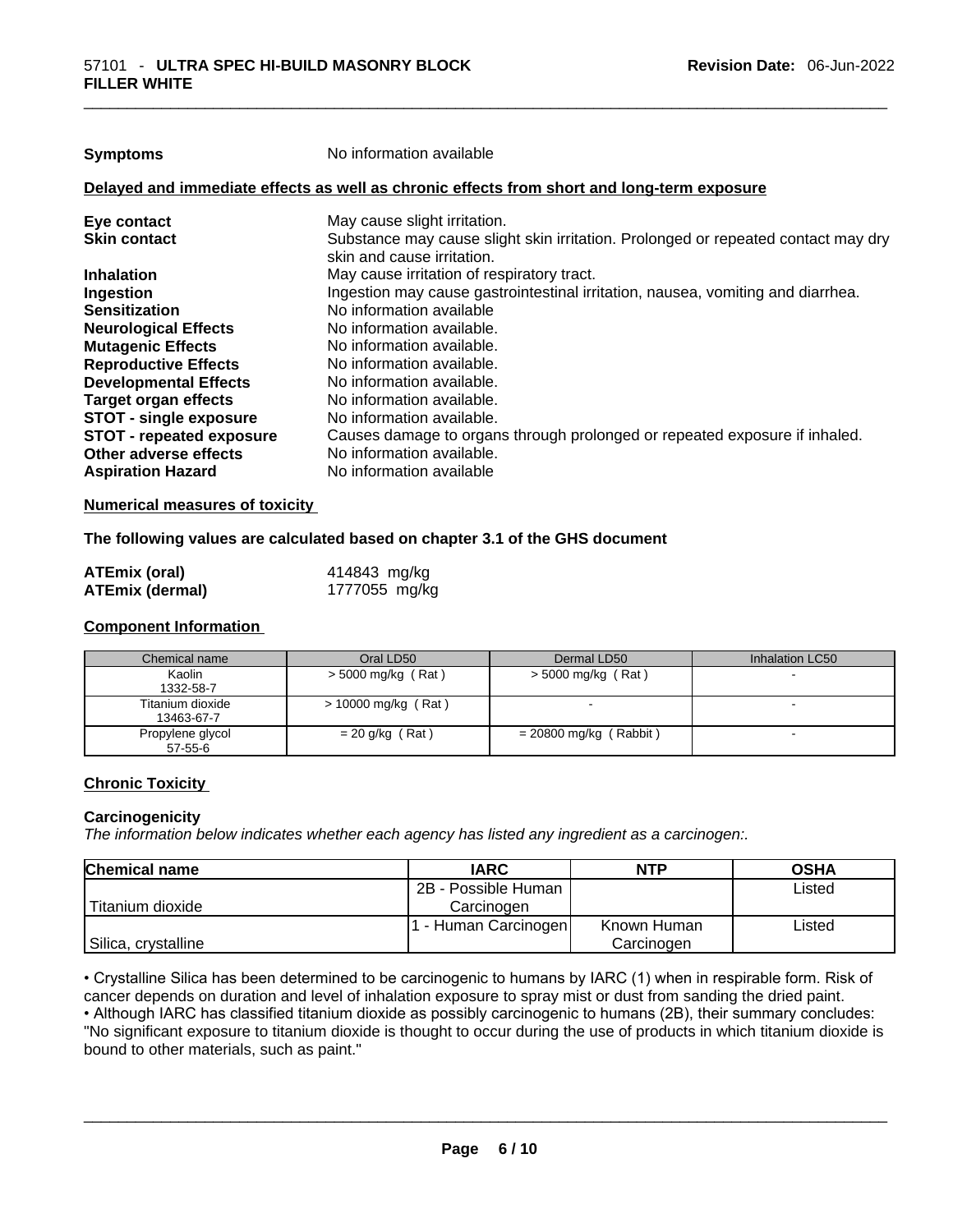# **Legend**

IARC - International Agency for Research on Cancer NTP - National Toxicity Program OSHA - Occupational Safety & Health Administration

**12. ECOLOGICAL INFORMATION** 

# **Ecotoxicity Effects**

The environmental impact of this product has not been fully investigated.

# **Product Information**

# **Acute Toxicity to Fish**

No information available

# **Acute Toxicity to Aquatic Invertebrates**

No information available

# **Acute Toxicity to Aquatic Plants**

No information available

# **Persistence / Degradability**

No information available.

# **Bioaccumulation**

No information available.

# **Mobility in Environmental Media**

No information available.

# **Ozone**

No information available

# **Component Information**

# **Acute Toxicity to Fish**

Titanium dioxide  $LC50:$  > 1000 mg/L (Fathead Minnow - 96 hr.) Propylene glycol LC50: 710 mg/L (Fathead Minnow - 96 hr.)

# **Acute Toxicity to Aquatic Invertebrates**

Propylene glycol EC50: > 10000 mg/L (Daphnia magna - 24 hr.)

# **Acute Toxicity to Aquatic Plants**

# No information available \_\_\_\_\_\_\_\_\_\_\_\_\_\_\_\_\_\_\_\_\_\_\_\_\_\_\_\_\_\_\_\_\_\_\_\_\_\_\_\_\_\_\_\_\_\_\_\_\_\_\_\_\_\_\_\_\_\_\_\_\_\_\_\_\_\_\_\_\_\_\_\_\_\_\_\_\_\_\_\_\_\_\_\_\_\_\_\_\_\_\_\_\_ **13. DISPOSAL CONSIDERATIONS**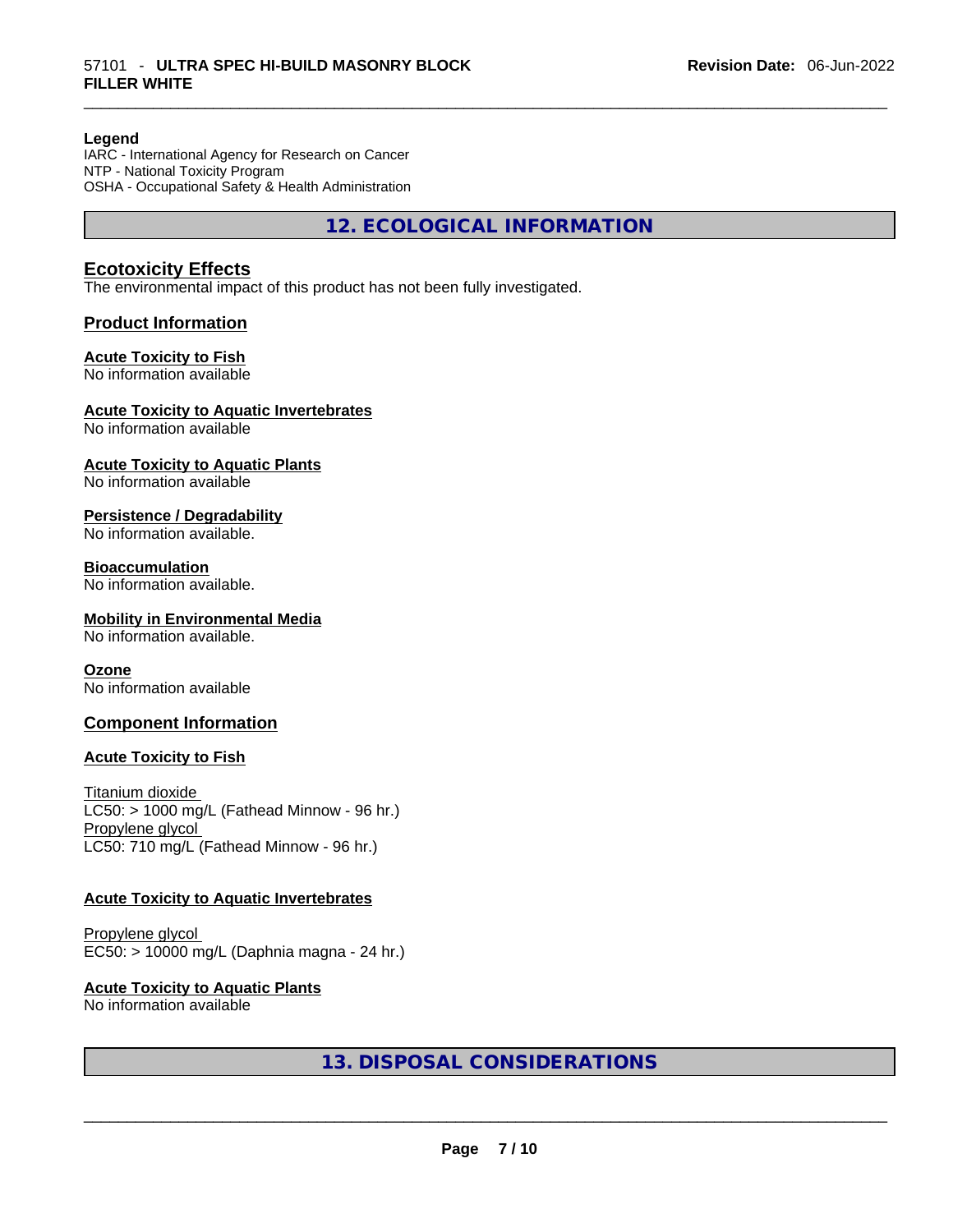| <b>Waste Disposal Method</b> | Dispose of in accordance with federal, state, and local regulations. Local<br>requirements may vary, consult your sanitation department or state-designated<br>environmental protection agency for more disposal options. |  |
|------------------------------|---------------------------------------------------------------------------------------------------------------------------------------------------------------------------------------------------------------------------|--|
|                              | <b>14. TRANSPORT INFORMATION</b>                                                                                                                                                                                          |  |
| <b>DOT</b>                   | Not regulated                                                                                                                                                                                                             |  |
| <b>ICAO / IATA</b>           | Not regulated                                                                                                                                                                                                             |  |
| <b>IMDG/IMO</b>              | Not regulated                                                                                                                                                                                                             |  |
|                              | <b>15. REGULATORY INFORMATION</b>                                                                                                                                                                                         |  |

# **International Inventories**

| <b>TSCA: United States</b> | Yes - All components are listed or exempt. |
|----------------------------|--------------------------------------------|
| <b>DSL: Canada</b>         | Yes - All components are listed or exempt. |

# **Federal Regulations**

#### **SARA 311/312 hazardous categorization**

| Acute health hazard               | No. |  |
|-----------------------------------|-----|--|
| Chronic Health Hazard             | Yes |  |
| Fire hazard                       | No. |  |
| Sudden release of pressure hazard | No. |  |
| Reactive Hazard                   | Nο  |  |

# **SARA 313**

Section 313 of Title III of the Superfund Amendments and Reauthorization Act of 1986 (SARA). This product contains a chemical or chemicals which are subject to the reporting requirements of the Act and Title 40 of the Code of Federal Regulations, Part 372:

*None*

**Clean Air Act,Section 112 Hazardous Air Pollutants (HAPs) (see 40 CFR 61)** This product contains the following HAPs:

*None*

# **US State Regulations**

# **California Proposition 65**

**WARNING:** This product can expose you to chemicals including Titanium dioxide, which are known to the State of California to cause cancer, and Ethylene glycol which are known to the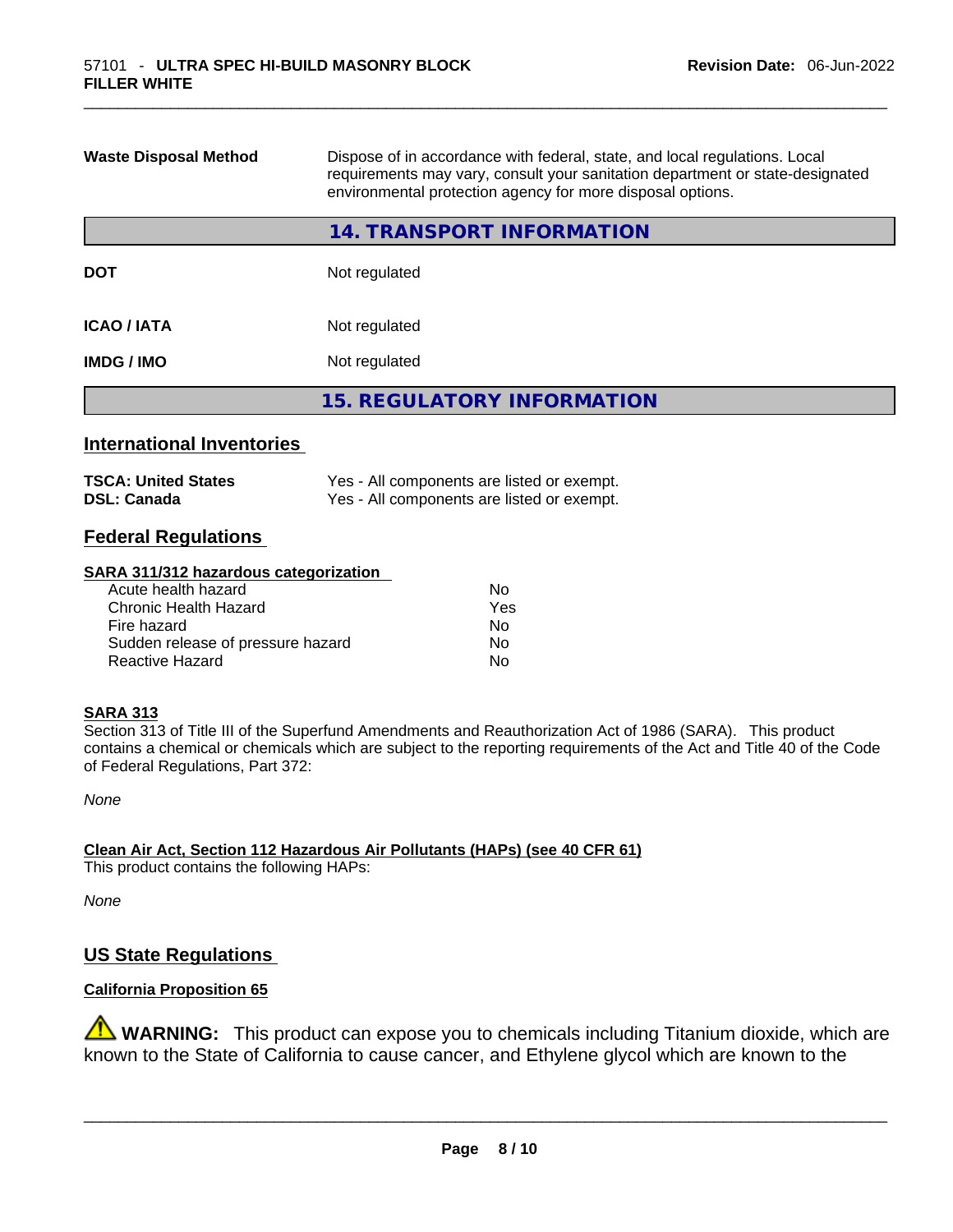State of California to cause birth defects or other reproductive harm. For more information go to www.P65Warnings.ca.gov

# **State Right-to-Know**

| <b>Chemical name</b> | <b>Massachusetts</b> | <b>New Jersey</b> | Pennsylvania |
|----------------------|----------------------|-------------------|--------------|
| Limestone            |                      |                   |              |
| Kaolin               |                      |                   |              |
| Silica, mica         |                      |                   |              |
| Titanium dioxide     |                      |                   |              |
| Silica, crystalline  |                      |                   |              |

**Legend**

X - Listed

# **16. OTHER INFORMATION**

**HMIS** - **Health:** 1\* **Flammability:** 0 **Reactivity:** 0 **PPE:** -

# **HMIS Legend**

- 0 Minimal Hazard
- 1 Slight Hazard
- 2 Moderate Hazard
- 3 Serious Hazard
- 4 Severe Hazard
- \* Chronic Hazard

X - Consult your supervisor or S.O.P. for "Special" handling instructions.

Note: The PPE rating has intentionally been left blank. Choose appropriate PPE that will protect employees from the hazards the material will *present under the actual normal conditions of use.* 

*Caution: HMISÒ ratings are based on a 0-4 rating scale, with 0 representing minimal hazards or risks, and 4 representing significant hazards or risks. Although HMISÒ ratings are not required on MSDSs under 29 CFR 1910.1200, the preparer, has chosen to provide them. HMISÒ ratings are to be used only in conjunction with a fully implemented HMISÒ program by workers who have received appropriate HMISÒ training. HMISÒ is a registered trade and service mark of the NPCA. HMISÒ materials may be purchased exclusively from J. J. Keller (800) 327-6868.* 

 **WARNING!** If you scrape, sand, or remove old paint, you may release lead dust. LEAD IS TOXIC. EXPOSURE TO LEAD DUST CAN CAUSE SERIOUS ILLNESS, SUCH AS BRAIN DAMAGE, ESPECIALLY IN CHILDREN. PREGNANT WOMEN SHOULD ALSO AVOID EXPOSURE.Wear a NIOSH approved respirator to control lead exposure. Clean up carefully with a HEPA vacuum and a wet mop. Before you start, find out how to protect yourself and your family by contacting the National Lead Information Hotline at 1-800-424-LEAD or log on to www.epa.gov/lead.

| <b>Prepared By</b>      | <b>Product Stewardship Department</b><br>Benjamin Moore & Co.<br>101 Paragon Drive<br>Montvale, NJ 07645<br>800-225-5554 |
|-------------------------|--------------------------------------------------------------------------------------------------------------------------|
| <b>Revision Date:</b>   | 06-Jun-2022                                                                                                              |
| <b>Revision Summary</b> | Not available                                                                                                            |